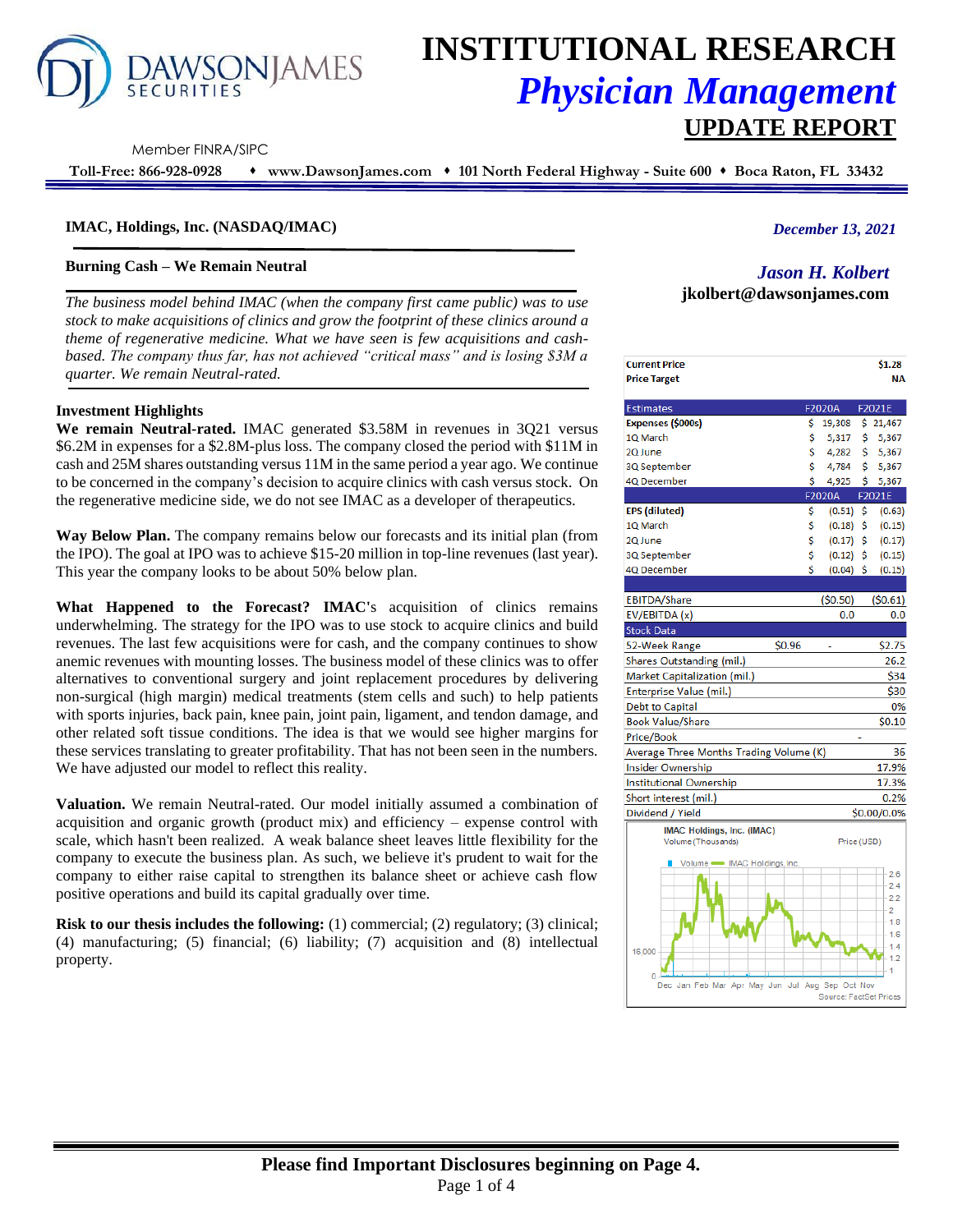

#### **Risk Analysis**

**Acquisition Risk**. IMAC intends to grow through the acquisition of clinics. There can be no assurances that the company will be able to find clinics that meet the required criteria and can successfully negotiate the purchase terms.

**Commercial Risk**: The company is attempting to treat patients with the use of cell therapy and other leading-edge technologies that are not conventional. The adoption of this new treatment approach may take longer than expected. Additionally, physician practice management has been utilized as a business strategy before and failed, so there is no guarantee that IMAC will be successful in implementing this approach.

**Employee Risk.** IMAC Holdings has an experienced management team in its director and CEO, CFO, COO, and CSO. The company plans to rapidly expand the number of clinics owned to become a profitable organization. The success of the company may depend on the experience, abilities, and continued services of its senior officers and key medical personnel.

**Financial Risk:** The company may need to raise additional capital. There is no guarantee that market conditions will be favorable and or that the company will be able to raise the required capital to support its acquisition-driven growth strategy.

**Intellectual Property Risk.** The company may have to defend its patents and technical know-how, and there can be no assurances that the patents will not be infringed or will be held as valid if challenged, and the company may infringe on third-party patents.

**Market Share Risk**. The physical therapy industry is highly competitive, and we can make no assurances that the company will be able to capture a significant percentage of market share to become profitable.

**Regulatory Risk**. IMAC is working to develop NeoCyte and must obtain FDA approval before commercial sales of the product can commence in the United States. The timing of these approvals is uncertain.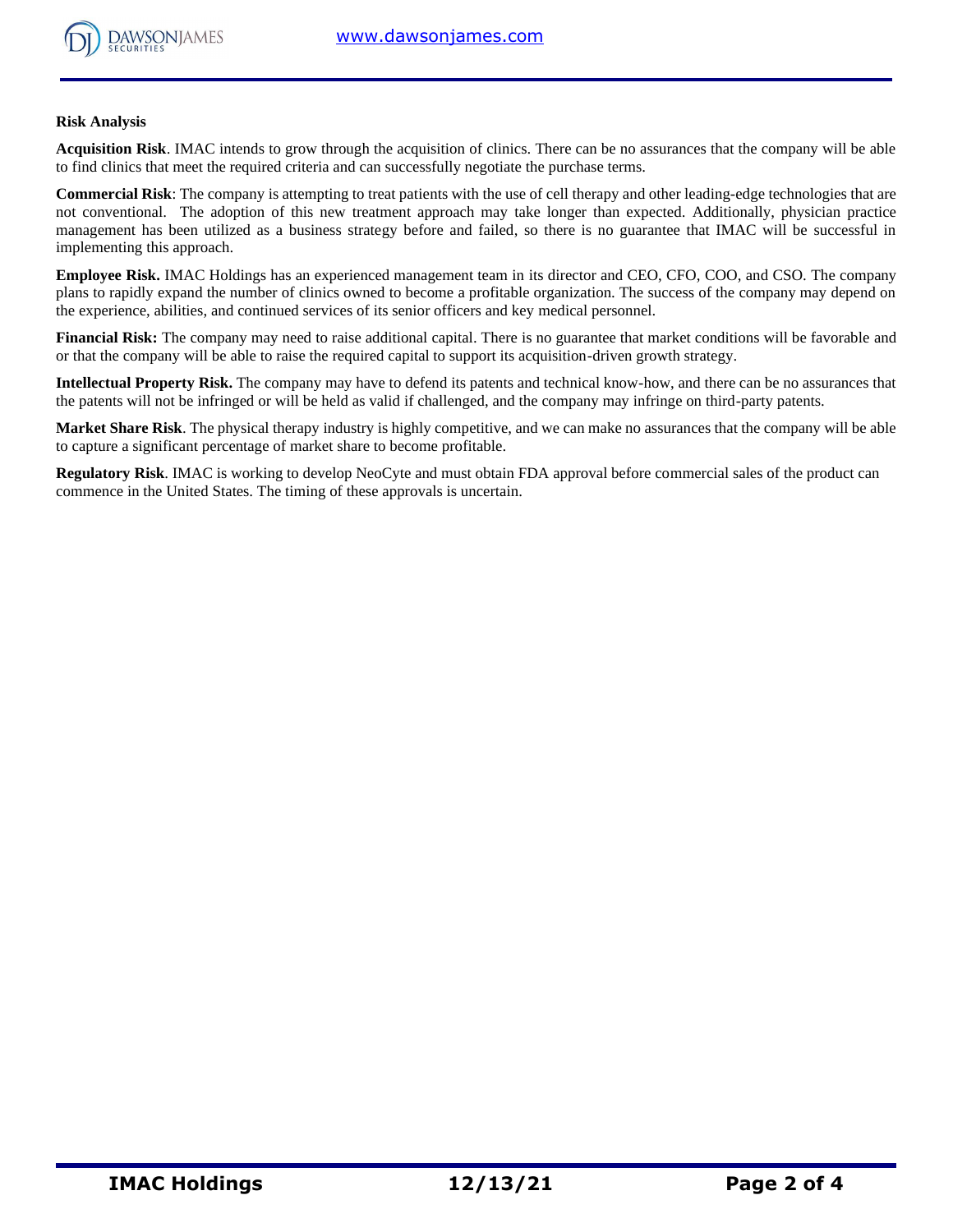

#### **Important Disclosures:**



Price target and rating changes over the past three years: Initiated – Buy – August 5,  $2019$  – Price Target \$7.00 Lower to Neutral – January 13, 2020 – Price Target \$NA Update: Neutral – January 14, 2021 – Price Target \$NA Update: Neutral – March 19, 2021 – Price Target \$NA Update: Neutral – December 13, 2021 – Price Target \$NA

Dawson James Securities, Inc. (the "Firm") is a member of the Financial Industry Regulatory Authority ("FINRA") and the Securities Investor Protection Corporation ("SIPC").

The Firm does not make a market in the securities of the subject company(s). The Firm has not engaged in investment banking relationships with IMAC in the prior twelve months, as a manager or co-manager of a public offering and has received compensation resulting from those relationships. The Firm may seek compensation for investment banking services in the future from the subject company(s). The Firm has not received other compensation from the subject company(s) in the last 12 months for services unrelated to managing or co-managing of a public offering.

Neither the research analyst(s) whose name appears on this report nor any member of his (their) household is an officer, director or advisory board member of these companies. The Firm and/or its directors and employees may own securities of the company(s) in this report and may increase or decrease holdings in the future. As of November 30, 2021, the Firm as a whole did not beneficially own 1% or more of any class of common equity securities of the subject company(s) of this report. The Firm, its officers, directors, analysts, or employees may effect transactions in and have long or short positions in the securities (or options or warrants related to those securities) of the company(s) subject to this report. The Firm may affect transactions as principal or agent in those securities.

Analysts receive no direct compensation in connection with the Firm's investment banking business. All Firm employees, including the analyst(s) responsible for preparing this report, may be eligible to receive non-product or service-specific monetary bonus compensation that is based upon various factors, including total revenues of the Firm and its affiliates as well as a portion of the proceeds from a broad pool of investment vehicles consisting of components of the compensation generated by investment banking activities, including but not limited to shares of stock and/or warrants, which may or may not include the securities referenced in this report.

Although the statements in this report have been obtained from and are based upon recognized statistical services, issuer reports or communications, or other sources that the Firm believes to be reliable, we cannot guarantee their accuracy. All opinions and estimates included in this report constitute the analyst's judgment as of the date of this report and are subject to change without notice.